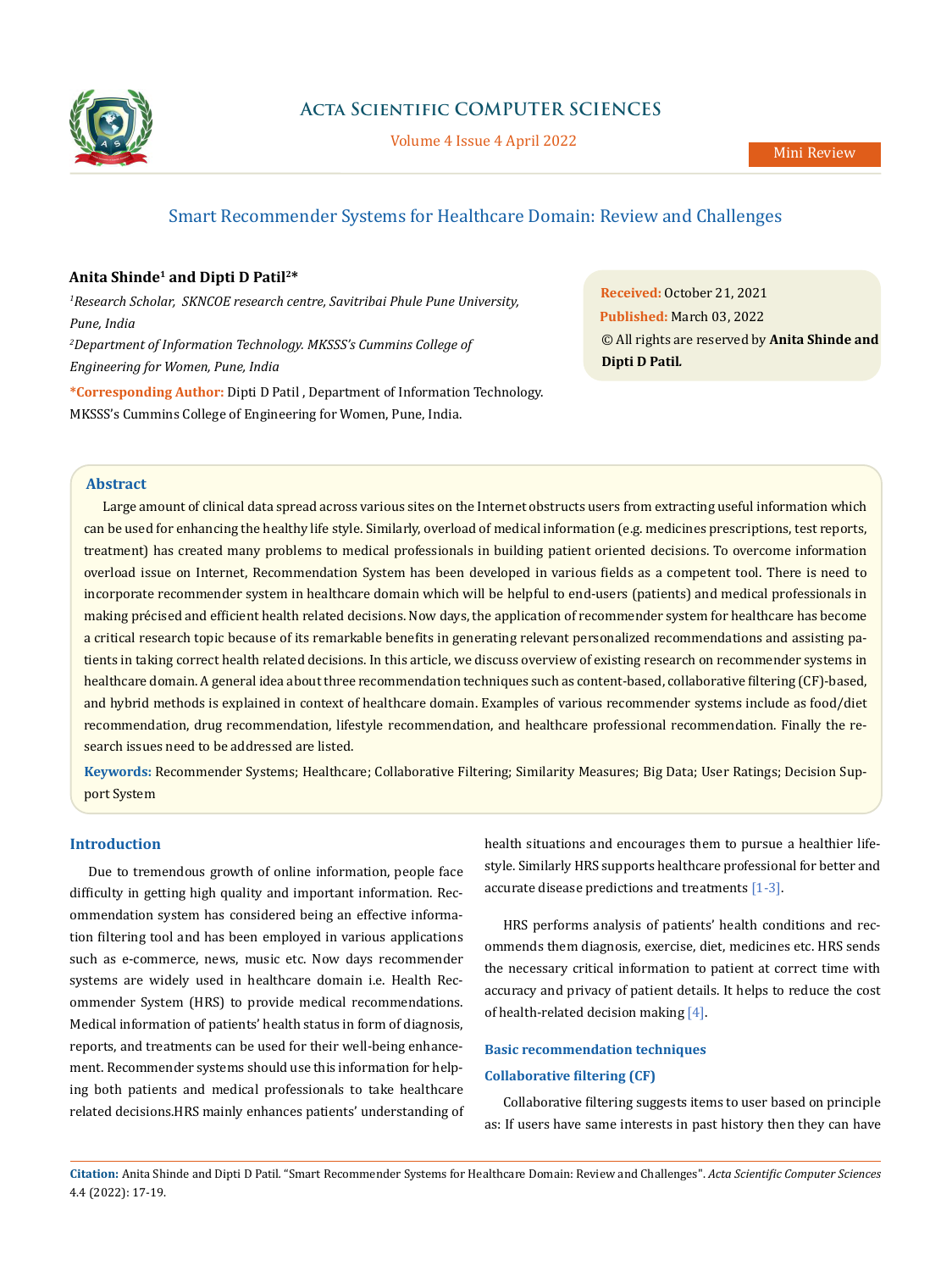same taste. In view of Health Recommender System (HRS), collaborative filtering can be used as: If patients have same disease symptoms or health circumstances, then there is possibility to have similar medication and healthcare services [5].



**Figure 1:** Recommendation Techniques Classification.

#### **Content-based filtering (CB)**

Content based filtering checks the items similar to what user has liked in past and match the user profile accordingly. In context of HRS, this technique will propose healthcare facilities as per patients' health or disease condition that are similar to what recommended to patient in past [6-8].

#### **Hybrid filtering**

The main idea behind hybrid filtering is to combine above recommendation methods to take advantage of both and avoid the drawbacks of them. CF mainly has cold-start problem when new item is included in system and has no prior user ratings for it but content based handles this problem by generating predictions using available information/content of this item  $[7]$ .

#### **Open issues for research**

- User profile creation: In HRS, correct user information should be gathered in order to generate relevant and accurate recommendations. This information includes health conditions, disease treatment, diagnosis, nutritious diet etc. Hence it is very significant to verify standard data formats, validity/genuineness of data for assuring quality of data [9].
- Early disease detection: Many times patients are suffering from chronic diseases or cancer where the disease is perceived at late stages. It actually lowers the possibility of curing the disease entirely. HRS can be used to offer health education functionality which will enhance awareness about disease [10].
- Effect of bad recommendations: In HRS, bad recommendations can affect patients' physical and mental health. Due to negative impact of bad recommendations, the recommendations must be accurate with high quality data and expert opinion [11].
- Unavailability of high quality public dataset: The research in HRS is still in initial stage. The datasets used in HRS mainly faces the issues as non-public data, low quality data, lack of generalized data.

#### **Conclusion**

Recommender systems are the most interesting research topic now days in various domains such as e-commerce, social network, tourism, Internet of Things, healthcare etc. Recommender systems are used to provide different services to users which help them in accurate decision making. Recommender systems are utilized in various real-time applications. Health recommender systems (HRS) provide diagnosis, drug/food/ treatment/lifestyle recommendations to patients for healthy and fit living. In this article, three basic techniques of recommender system are described along with open issues for research that must be addressed. Collaborative filtering is the most popular and commonly used technique for generating personalized recommendations.

#### **Bibliography**

- 1. W Yue., *et al*[. "An Overview of Recommendation Techniques](https://ieeexplore.ieee.org/document/9358461)  [and Their Applications in Healthcare".](https://ieeexplore.ieee.org/document/9358461) *in IEEE/CAA Journal of Automatica Sinica* [8.4 \(2021\): 701-717.](https://ieeexplore.ieee.org/document/9358461)
- 2. Tran TNT., *et al*[. "Recommender systems in the healthcare do](https://link.springer.com/article/10.1007/s10844-020-00633-6)[main: state-of-the-art and research issues".](https://link.springer.com/article/10.1007/s10844-020-00633-6) *Journal of Intelli[gent Information Systems](https://link.springer.com/article/10.1007/s10844-020-00633-6)* 57 (2021): 171-201.
- 3. Holzinger A., *et al*[. "Towards Interactive Recommender Sys](https://www.researchgate.net/publication/307932158_Towards_Interactive_Recommender_Systems_with_the_Doctor-in-the-Loop)[tems with the Doctor-in-the-Loop". In: Weyers, B. and Dittmar,](https://www.researchgate.net/publication/307932158_Towards_Interactive_Recommender_Systems_with_the_Doctor-in-the-Loop)  [A. \(Hrsg.\), Mensch und Computer Workshop band. Aachen:](https://www.researchgate.net/publication/307932158_Towards_Interactive_Recommender_Systems_with_the_Doctor-in-the-Loop)  [Gesellschaft für Informatik e.V \(2016\).](https://www.researchgate.net/publication/307932158_Towards_Interactive_Recommender_Systems_with_the_Doctor-in-the-Loop)
- 4. Sahoo AK., *et al*[. "Deep Reco: Deep Learning Based Health Rec](https://www.mdpi.com/2079-3197/7/2/25)[ommender System Using Collaborative Filtering".](https://www.mdpi.com/2079-3197/7/2/25) *Computation* [7 \(2019\): 25.](https://www.mdpi.com/2079-3197/7/2/25)
- 5. Jannach D. Recommender systems: an introduction Cambridge University Press.
- 6. Lops P., *et al.* [Content-based Recommender systems: State of](https://link.springer.com/chapter/10.1007/978-0-387-85820-3_3)  [the Art and Trends \(2011\): 73-105.](https://link.springer.com/chapter/10.1007/978-0-387-85820-3_3)

18

**Citation:** Anita Shinde and Dipti D Patil*.* "Smart Recommender Systems for Healthcare Domain: Review and Challenges". *Acta Scientific Computer Sciences*  4.4 (2022): 17-19.